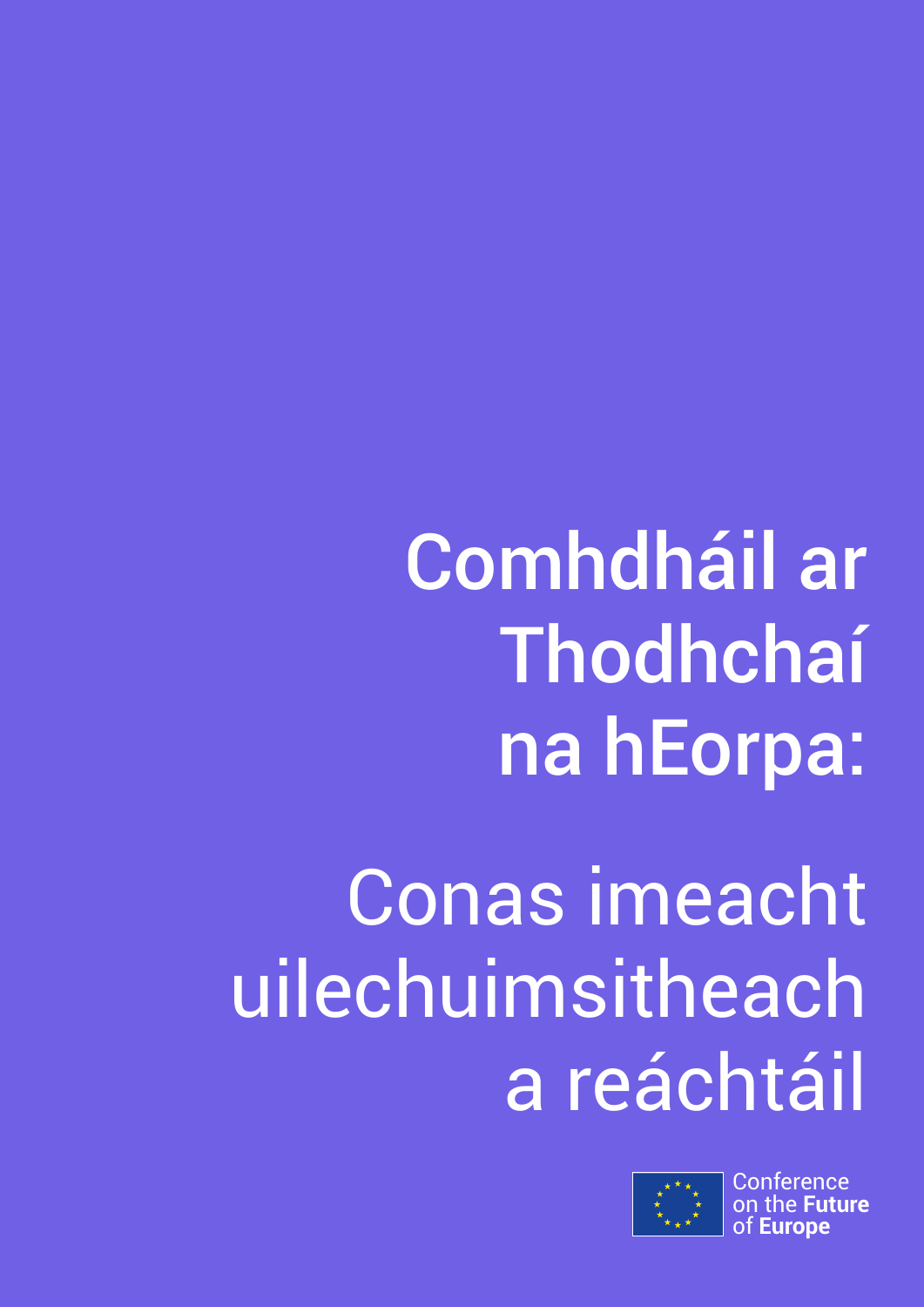Imeachtaí a bheidh ar siúl mar chuid den Chomhdháil ar Thodhchaí na hEorpa ba chóir go ndíreoidís ar smaointe na saoránach agus ar rannpháirtíocht ghníomhach na rannpháirtithe. Fiú más féidir dul i gcomhairle le saineolaithe chun an tsaincheist a leagan amach nó mar sheiceálaithe fíricí, níor cheart gur cruinniú saineolaithe ón mbarr anuas a bheadh ann; caithfidh sé a bheith intuigthe do dhaoine nach bhfuil cur amach acu ar dhíospóireachtaí poiblí agus ar an ábhar a bheidh á phlé.

Le gur féidir le daoine ó gach cearn den saol a bheith páirteach, **tá sé riachtanach go mbeadh d'imeacht chomh huilechuimsitheach agus is féidir. Dá mhéad éagsúlacht** i measc na rannpháirtithe, is amhlaidh is fearr é. Cuidíonn sé seo le tuilleadh smaointe a bhailiú a thugann léiriú níos fearr ar ár sochaithe ina n-iomláine, gan aon duine a fhágáil as an áireamh. Mar sin féin, b'fhéidir nár ghlac go leor daoine páirt in imeacht den sórt seo cheana agus b'fhéidir nach mbeadh taithí acu ar a bheidh bainteach le cinnteoireacht.

Tá **céimeanna simplí is féidir leat a thógáil roimh, le linn agus tar éis an imeachta** chun é a dhéanamh níos cuimsithí agus níos sothuigthe. Lean na leideanna agus na moltaí seo le cuidiú lena chinntiú go mbraitheann gach duine go bhfuil siad cuimsithe agus sábháilte chun páirt a ghlacadh i d'imeacht.

# Roimh an imeacht

## Más duine aonair nó grúpa beag thú

- Féach an féidir leat **dul i mbun oibre le daoine eile** a chabhróidh leat teacht ar dhaoine eile nó le hacmhainní don imeacht. D'fhéadfadh gur eagraíochtaí áitiúla iad seo a bhfuil baint aici le saincheist a bhaineann leis an imeacht nó a bhfuil teagmhálacha maithe acu laistigh den phobal áitiúil.
- **Sainaithin saincheisteanna atá tábhachtach do dhaoine** agus ar féidir leo a phlé trí pháirt a ghlacadh san imeacht seo. Cad iad na hábhair a bhfuil baint acu le do cheantar áitiúil agus conas a bhaineann siad leis an leibhéal Eorpach?
- Déan **am agus áit** an imeachta **a oiriúnú** ag brath ar na daoine a theastaíonn uait a mhealladh. Más mian leat daoine óga a mhealladh, d'fhéadfadh sé a bheith tar éis na scoile in ionad áineasa nó i bpáirc spóirt.
- Má chuirtear iallach ort an t-imeacht a reáchtáil **ar líne** mar gheall ar an bpaindéim reatha, déan iarracht é a úsáid mar dheis chun daoine a shroicheadh ó áiteanna níos faide i gcéin, b'fhéidir i dtír eile fiú.
- Bain triail as an **éifeacht liathróide sneachta** áit ar féidir leat díriú ar thriúr a mhealladh a dtugtar treoir dóibh chun triúr eile an duine a mhealladh ina dhiaidh sin.
- Spreag daoine chun **imeachtaí bailithe smaointe** a óstáil lena gcomharsana, a gcairde agus a dteaghlaigh, a gcomhghleacaithe agus a gcomhdhaltaí ranga. Más imeacht digiteach é, mol do rannpháirtithe dul isteach i d'imeacht físe le chéile óna seomraí ranga, oifigí nó seomraí teaghlaigh. D'fhéadfaí na himeachtaí beaga seo le grúpaí beag pearsanta a reáchtáil fiú roimh d'imeacht féin ionas go mbeidh na rannpháirtithe cheana féin ag cur smaointe le chéile agus ag fiosrú faoi riachtanais na ndaoine timpeall orthu.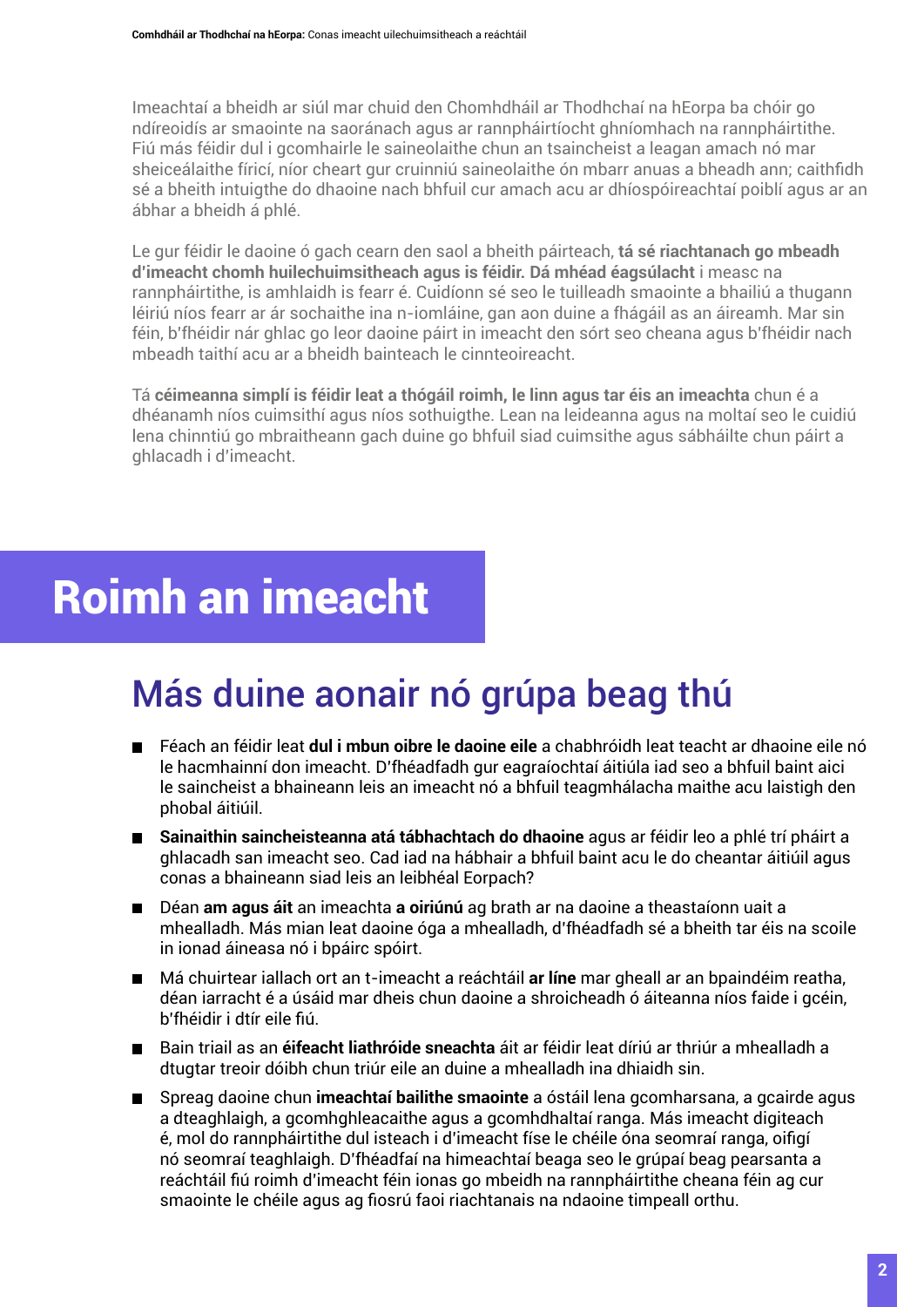Tá sé tábhachtach go gcuirfí na **rannpháirtithe ar an eolas faoina bhfuiltear ag súil leis uathu**  má roghnaíonn siad páirt a ghlacadh san imeacht. Mar eagraí an imeachta, ní mór duit a chinntiú go gcuirtear na coinníollacha maidir lena rannpháirtíocht i láthair ar bhealach atá furasta don uile dhuine a thuiscint. Dá mhéad a bheidh ar eolas acu faoin bpróiseas, is ea is dóichí a bheidh sé go mbeidh suim acu páirt a ghlacadh!

## Más cuid d'eagraíocht tú / má tá níos mó acmhainní ar fáil duit

- **Mapáil amach do phobal** nó líonra áitiúil chun tuiscint a fháil ar cé a mheallfaí go héasca.<br>Agus aá a bheadh deasair a mhealladh. agus cé a bheadh deacair a mhealladh. agus cé a bheadh deacair a mhealladh.
- Is féidir gurbh fhiú dul chun cainte le **cúpla duine nó cúpla eagraíocht for-rochtana lárnacha** a bhfuil teagmhálaithe acu leis an bpobal a theastaíonn uait a mhealladh. Mar shampla, a bhfuil teagmhálaithe acu leis an bpobal a theastaíonn uait a mhealladh. Mar shampla,<br>dealla é an atá in ann teagmháil a dhánnamh le dealla é an aile ná le heagmaíochtaí an ch daoine óga atá in ann teagmháil a dhéanamh le daoine óga eile nó le heagraíochtaí sochaí daoine óga atá in ann teagmháil a dhéanamh le daoine óga eile nó le heagraíochtaí sochaí sibhialta a oibríonn i gcomharsanachtaí díothacha. sibhialta a oibríonn i gcomharsanachtaí díothacha. Is féidir gurbh fhiú dul chun cainte le **cúpla duine nó cúpla eagraíocht for-rochtana lárnacha**
- Déan iarracht **a bheith san áit a bhfuil na daoine a theastaíonn uait a mhealladh**, bíodh sé ar na meáin shóisialta, cearnóg an bhaile áitiúil nó i scoileanna, mar shampla. na meáin shóisialta, cearnóg an bhaile áitiúil nó i scoileanna, mar shampla. Déan iarracht **a bheith san áit a bhfuil na daoine a theastaíonn uait a mhealladh**, bíodh sé ar
- Foghlaim riachtanais na rannpháirtithe. Mar shampla, i dtéarmaí inrochtaineachta, déan iarracht a chinntiú go bhfuil an spás atá á úsáid agat le haghaidh na n-imeachtaí furasta a iarracht a chinntiú go bhfuil an spás atá á úsáid agat le haghaidh na n-imeachtaí furasta a bhaint amach do dhaoine faoi mhíchumas chomh maith le daoine nach bhfuil na hacmhainní bhaint amach do dhaoine faoi mhíchumas chomh maith le daoine nach bhfuil na hacmhainní acu chun achar fada a thaisteal. Má tá leanaí nó gaolta cleithiúnacha ag duine, b'fhéidir go acu chun achar faua a thaisteal. Má tá leanaí nó gaolta cleithiúnacha ag uuine, b'fhéidir go<br>mheadh arthu imeacht ar feadh tamaill le linn imeachtaí ná hualadh le cháile ag amanna ar mbeadh orthu imeacht ar feadh tamaill le linn imeachtaí nó bualadh le chéile ag amanna ar mbeadh orthu imeacht ar feadh tamaill le linn imeachtaí nó bualadh le chéile ag amanna ar leith i rith an lae. leith i rith an lae. Foghlaim **riachtanais na rannpháirtithe.** Mar shampla, i dtéarmaí inrochtaineachta, déan
- Smaoinigh ar **shaincheisteanna** a bhféadfadh a bheith bainteach le daoine nach furasta a mhealladh agus cad a spreagfadh iad lena gcuid ama a chaitheamh ag imeacht mar seo. mhealladh agus cad a spreagfadh iad lena gcuid ama a chaitheamh ag imeacht mar seo. Smaoinigh ar **shaincheisteanna** a bhféadfadh a bheith bainteach le daoine nach furasta a

**Braithfidh rath na Comhdhála ar Thodhchaí na hEorpa ar lucht eagraithe imeachtaí, cosúil leatsa, a chinnteodh go spreagfar daoine faoi mhíchumas agus go gcuirfear ar a gcumas páirt a leatsa, a chinnteodh go spreagfar daoine faoi mhíchumas agus go gcuirfear ar a gcumas páirt a ghlacadh in imeachtaí pearsanta agus ar líne. ghlacadh in imeachtaí pearsanta agus ar líne. Braithfidh rath na Comhdhála ar Thodhchaí na hEorpa ar lucht eagraithe imeachtaí, cosúil** 

## Imeachtaí pearsanta Imeachtaí pearsanta

- seomra cruinnithe agus seomraí folctha. Agus leagan amach do sheomra á phleanáil agat, déan cinnte go bhfuil na pasáistí leathan go leor do chathaoireacha rothaí. Déan cinnte go bhfuil spásanna páirceála curtha i leataobh d'úsáideoirí cathaoireacha rothaí. Bí cinnte go bhfuil slí isteach i d'ionad do chathaoireacha rothaí -- idir dhoras isteach,
- Bíodh duine éigin ar fáil chun cabhrú le daoine agus chun iad a thionlacan timpeall ar spásanna móra. Éigin ar fáil chun cabhrú le daoine agus chun iad a thionlach agus chun iad a thionlach ar thi
- Cuir léirmhíniú teanga chomharthaíochta ar fáil.
- Cloígh leis na treoirlínte ón bhFóram Eorpach um Míchumas: [https://www.edf-feph.org/content/uploads/2020/12/edf\\_guide\\_for\\_accessible\\_meetings\\_1.pdf](https://www.edf-feph.org/content/uploads/2020/12/edf_guide_for_accessible_meetings_1.pdf)<sup>1</sup>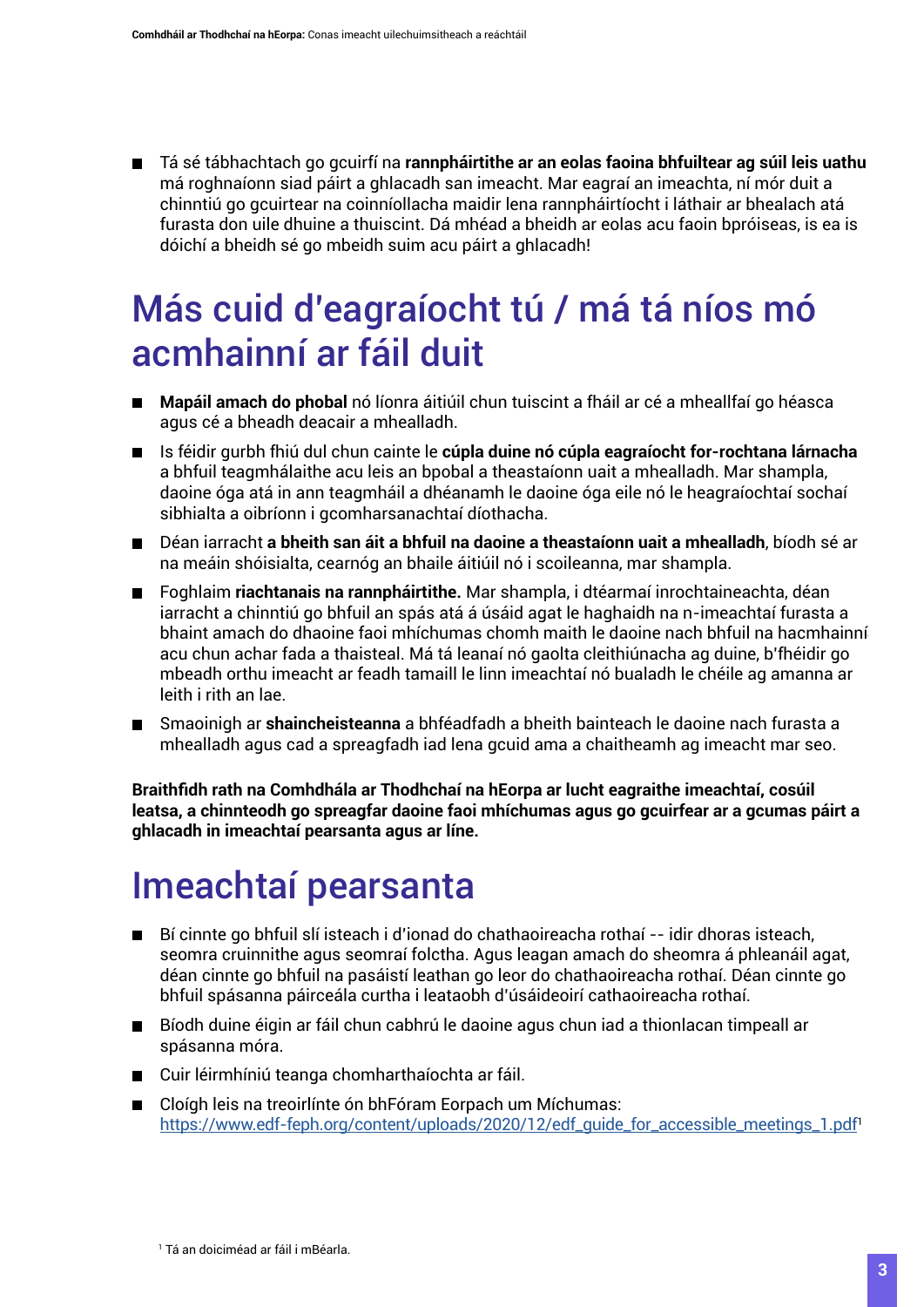#### Imeachtaí ar líne

- Déan cinnte go bhfuil an tseirbhís atá á húsáid agat chun an imeacht fíorúil a óstáil comhoiriúnach le teicneolaíocht chúnta cosúil le léitheoirí scáileáin agus go gcuireann sé ar chumas rannpháirtithe glaoch isteach ar an bhfón. Ba cheart go gceadódh sé éisteacht/ labhairt ar ríomhaire agus éisteacht/labhairt ar fhón.
- Cuir treoracha mionsonraithe céim ar chéim ar fáil maidir le conas logáil isteach san  $\mathbf{r}$ imeacht agus conas an t-ardán a úsáid. Déan seisiúin oiliúna a thairiscint roimh an imeacht.
- Déan cinnte go bhfuil clónna furasta le léamh agus go bhfuil an téacs mór agus go bhfuil codarsnacht mhaith dathanna leis. Seachain béarlagair agus ná glac leis go bhfuil gach eolas ag an lucht éisteachta ar an ábhar.
- Cloígh leis na treoirlínte ón bhFóram Eorpach um Míchumas: [https://www.edf-feph.org/web-accessibility-resources/2](https://www.edf-feph.org/web-accessibility-resources/)

# Le linn an imeachta

**NB: féach freisin an fhormáid a mholtar sa treoir maidir le [conas imeacht a eagrú.](https://futureu.europa.eu/pages/event-organisers)**

## Tosaigh trí thimpeallacht shábháilte a chruthú le haghaidh plé torthúil

- Bealach chun timpeallacht shábháilte agus urramach a chruthú do na rannpháirtithe go  $\blacksquare$ léir is ea **treoirlínte comhchoiteanna d'imeachtaí** a chruthú le chéile, ón tús. D'fhéadfadh rialacha a bheith sna treoirlínte maidir le conas ar chóir do dhaoine iad féin a iompar i leith a chéile, easaontú go measúil agus riachtanais agus tuairimí gach duine a chur san áireamh, agus do ról an mhodhnóra / na modhnóirí.
- Má théitear i mbun díospóireachtaí, má dhírítear ar dhuine amháin nó má thagann coinbhleachtaí eile chun cinn, is féidir leat dul ar ais i gcónaí chuig na **treoirlínte a chomhaontaítear go frithpháirteach.**

## Déan cinnte go ndéanann tú an plé a mhodhnú ar bhealach uilechuimsitheach agus inrochtana

**Is mór an chabhair duit modhnóir gairmiúil a bheith i láthair** mar is feidhm íogair í a chomhlíonadh.